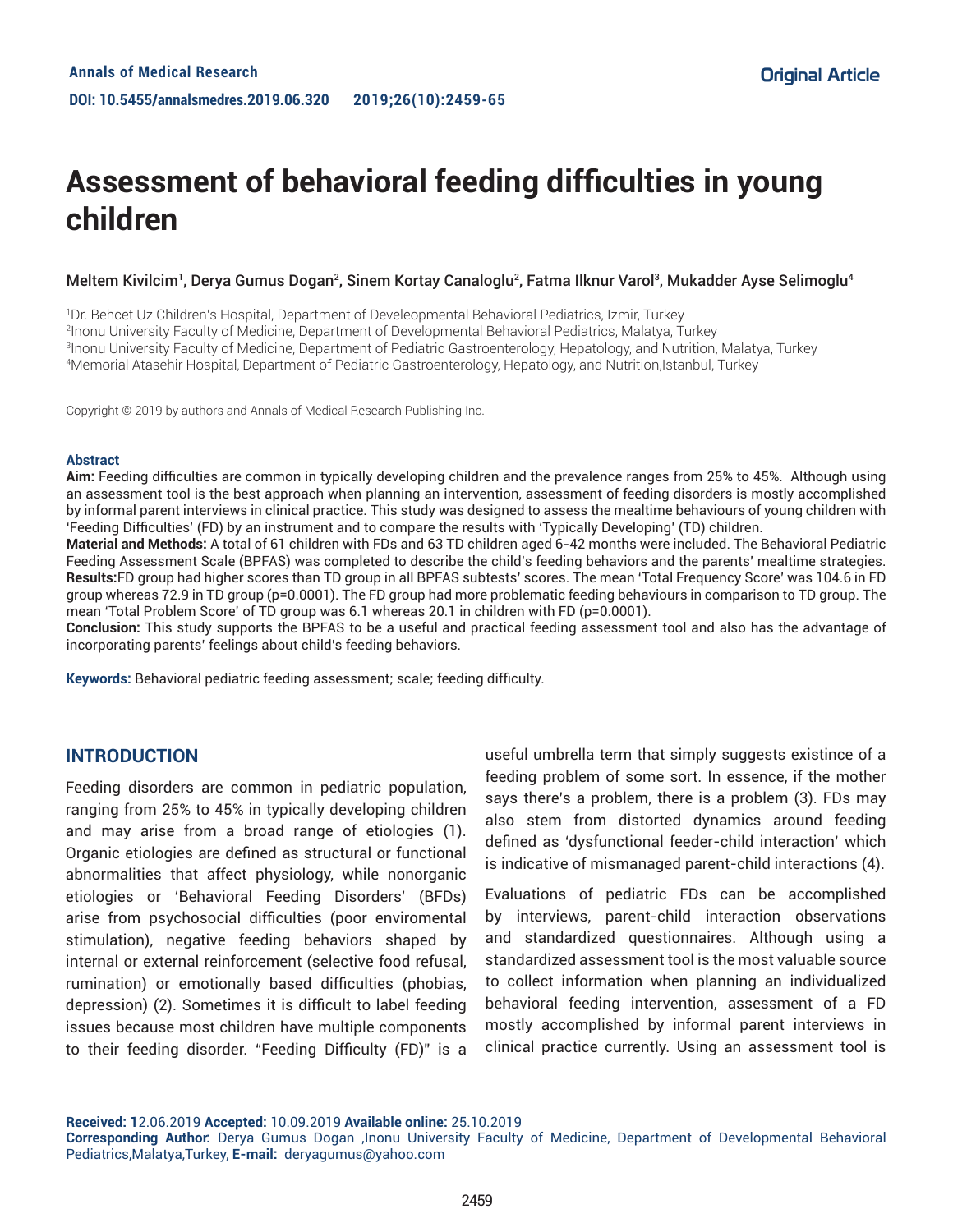critical not only to establish an effective treatment plan but also to monitor the child's clinical progress throughout the therapy. Many instruments for assessment of childhood BFDs have been reported in the literature (5). Self-report screening instruments have the advantage of being relatively low cost, easy to administer and feasible within clinical settings (6).

In the present study, the 'Behavioral Pediatric Feeding Assessment Scale' (BPFAS) was implemented to gather information about two distinct categories of mealtime behaviors stem from either by the child or the mother. Since "parental misperception" is described as excessive parental concern despite normal child behavior, may be an important underlying cause of the feeding difficulty; it is advantage for a tool to cover parental concerns (3). By this way, having a better understanding of the specific problematic behaviors with FDs allows more specific anticipatory guidance for the families.

Pediatricians should be familiar with the BFDs as well as many other behavioral problems. They should be competent in prevention, detection and management techniques of FDs. This can be achieved by being aware of behavioral approaches to provide guidance about possible methods for prevention of FDs. The clinical implication is that it is critical for pediatricians first to recognize and then to identify BFDs as soon as possible to minimize the devastating effects that can occur on a child physically, mentally, socially, and developmentally. Due to the high prevalence and the essentiality of early detection of FDs, this study was designed to assess the mealtime behaviours in young children referred with FDs by a standardized tool and to compare the results with those of 'Typically Developing' (TD) children.

## **MATERIAL and METHODS**

#### **Study Design**

This descriptive and cross-sectional study was performed in an urban university hospital in Turkey. Totally, 63 TD children and 61 children with non-organic FDs aged 6-42 months were participated in the study. The FD group consisted of children who admitted to gastroenterology outpatient clinic with the complaint of FD without any identifiable medical issue and referred for behavioral intervention to the Developmental and Behavioral Pediatrics division. The TD group was randomized from the mothers of children with no complaint of FD during their well-child visits. Children were term singletons with no significant developmental, physical, or health disabilities.

#### **Measures**

#### **Sociodemographic Data Form**

This form included the basic demographic information such as the child's date of birth, gender, birth order, and medical history along with the parent's age. The feeding history of the children were also recorded from dietetic history, 3-day dietary diary form and the BPFAS.

# **The BPFAS (Behavioral Pediatric Feeding Assessment Scale)**

This scale is a 35-item standardized parent report measure developed by Crist and Napier-Philips used to assess both the child's feeding behaviors and the parent's mealtime strategies (5). In 2013, the United Kingdom study had shown that the BPFAS had sensitivity, specificity and strong predictive validity to be used for screening for feeding disorders (7). Lastly, in 2018, BPFAS was found to be a reliable and valid tool for Greek children (8). The translation and back-translation of the BPFAS were performed by the permission of the developer. The first 25 items of the BPFAS address the child's behavior and the last 10 items address the parent's mealtime strategies. Each item presents a descriptive behavioral phrase that the parent rates on a five-point Likert scale, ranging from 1 (never) to 5 (always) based on how often the behavior occurs. After rating the behavior, the parent is asked to indicate if that behavior is a problem for her. The BPFAS was scored using a computer based scoring program created by the asessment developer. Scoring of this tool involves calculating two main seperate scores; overall 'Total Frequency Score' (TFS) and 'Total Problem Score' (TPS), in addition, each of them subtested for child and parent. Higher scores for both frequency and problems considered to be at risk of FDs. The maximum available scores for 'TFS' is 175, for 'TPS' is 35 (7).

#### **Data Analysis**

Statistical analysis was performed using 'Statistical Package for Social Sciences (SPSS-17) for Windows. Categorical variables are repeated as number (n) and percent (%). Continous variables are reported as mean ± standart deviation (SD). The normality for continous variables in groups was confirmed by the Shapiro-Wilk test. Unpaired t test (for frequency scores) and Mann-Whitney U test (for problem scores) were used for between group comparisons. The Pearson Chisquare was used for categorical variables. P <0.05 value were considered statistically significant.

# **RESULTS**

#### **Demographic characteristics**

The mean age of FD group (n=61) was 20.1 months with 55.6 % males and of TD group (n=63) was 23.2 months with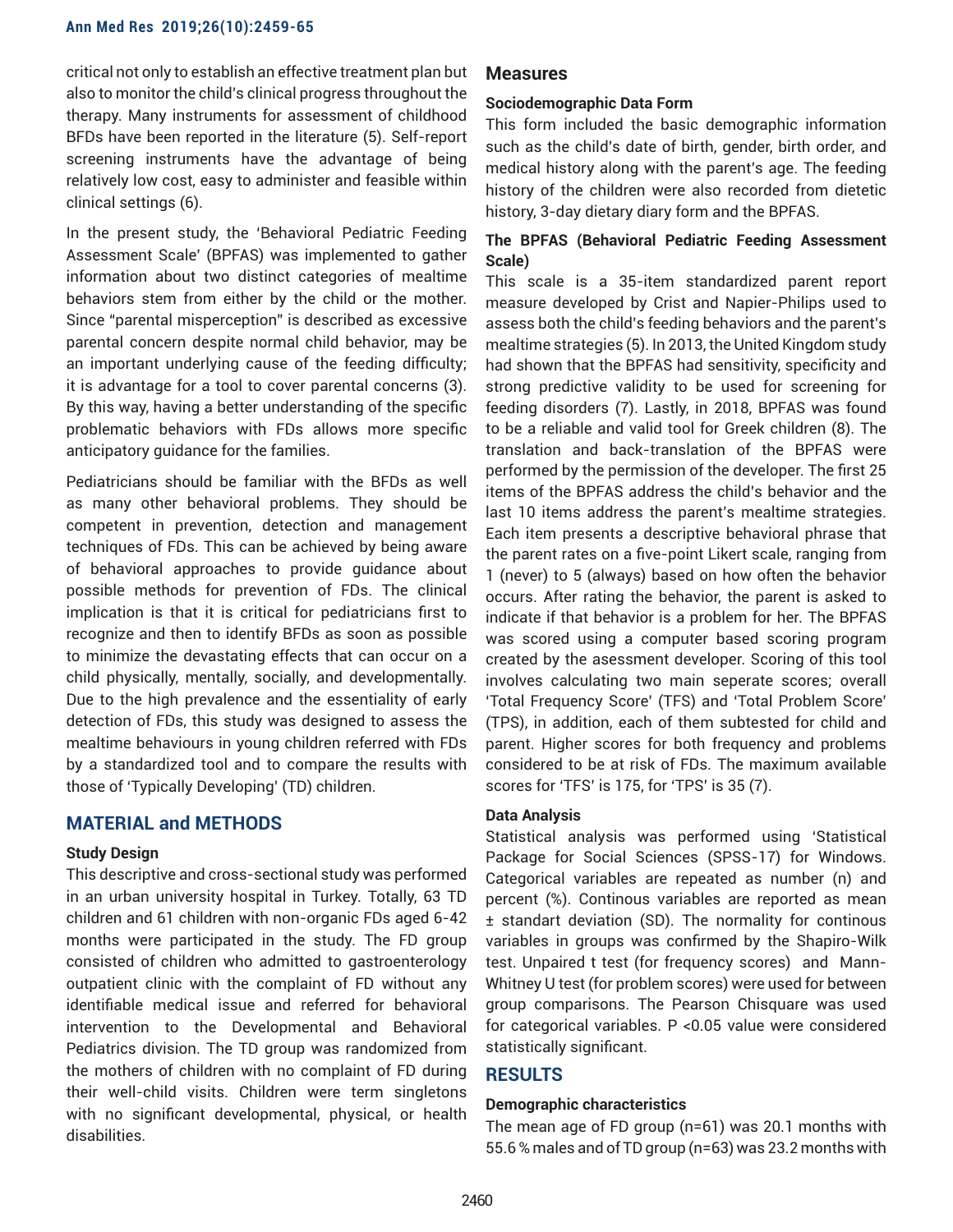54.1 % males. They were all appropriate for gestational age and term born children. There were no statistically significant difference between two groups with regard to age and gender ratio. Mothers of children who completed the BPFAS measure were of similar age (mean age of mothers:  $29 \pm 5$  years).

#### **Scores of the BPFAS for FD and TD Groups**

Descriptive statistics revealed significant differences between the FD and TD groups in frequency of maladaptive mealtime behaviours and the behaviors endorsed as problems. The BPFAS scores for both groups are summarized in Table-1. No significant effects were observed for the child's gender or age on the BPFAS scores. TD group had lower scores than FD group in all subtests of BPFAS scores. The mean 'Total Frequency Score' (TFS) was 104.6 in FD group whereas 72.9 in TD group (p=0.0001). The FD group had more problematic feeding behaviours in comparison to TD group. The mean 'Total Problem Score' (TPS) of TD group was 6.1 whereas 20.1 in children with FD (p=0.0001).

Comparison of subtest scores of the BPFAS across the three populations from Turkey, Australia (9) and Canada (5) were presented in Table-2. Groups of Turkey had higher scores in all subtests from Australia and Canada. However, results for the BPFAS revealed significant difference for all subtests between both groups from Turkey and Canada and only for 'Parent Problem Score' between TD groups from Turkey and Australia (p<0.05).

## **Description of Children's Mealtime Behaviors**

The summed scores of the following six items on the BPFAS were described as "restrictiveness of diet" assesses the child's acceptance of certain food groups and new foods (5). These are; "eats fruit", "drinks milk", "eats meat/fish", "eats vegetables", "eats starches", "will try new foods". Since these items reflect positive feeding attitude; a high score reflects eating a variety of food groups, a low score indicates a narrower diet. In our study mothers of children with FD rated their child's diet as being relatively narrow compared to mothers of typically developing children (FD group; 16.9±4.8, TD group; 20.6±2.9,p=0.0001). According to descriptive data of the BPFAS items, most commonly occuring child feeding behaviors in the FD and TD groups were shown in Table-3. In the FD group; 100 % of mothers endorsed at least one behavior and 96,8 % of mothers listing four or more behaviors as problematic for them while in TD group; 60, % of mothers described at least one problem and 41.3% of mothers listing multiple problems about child's feeding behaviours (p=0,0001).

Table-4 lists the child behaviors considered to be most

problematic by parents in the FD group. In the FD group; 54.1 % of parents reported the meal length was longer than 20 minutes frequently (4 and 5 on the 5 point Likert scale with 5 representing "always"), but in TD group only 174 % of parents reported that it takes longer than 20 minutes to finish a meal frequently (p=0.0001).

Three mothers in the FD group reported their child had required supplemental tube feeding to maintain proper nutritional status whereas no child in the TD group had tube feeding history.

# **Description of Parental Mealtime Behaviors**

Most commonly occuring parental feeding behaviors in FD group were documented as "I feel confident my child gets enough to eat (mean frequency score: 4.6)", "I coax my child to get him/her to take a bite (mean frequency score: 4.1)" and "I get frustrated and/or anxious when feeding my child" (mean frequency score: 3.8).

Four questions of the adult section of the BPFAS cover feeding strategies that are generally considered to be problematic (coaxing, using threats, making alternative / multiple meals, and force feeding) (10,11). The summed frequency scores of these items are described as "poor strategies". In our study the mothers of children with FD reported themselves as exhibiting problematic behaviors more frequently so having higher scores in "poor strategies" section than mothers of TD children (FD group; 12.3±2 while in TD group; 8.6±2.6, p=0.0001).

Although making the child something else to eat if the child did not like what was being served (multiple meals) was endorsed as a frequent strategy (4 and 5 on the 5 point Likert scale with 5 representing "always") by 33.8 % of mothers (n:42/124) that was considered not to be a problem by 63.7 % of them.

In addition to this result, coaxing was reported by 77 % of mothers of children with feeding difficulty as a frequent strategy while 44.4 % of mothers of healthy children reported that they use this method frequently. Force feeding and threats were comperatively less often used as frequent strategies with 41% of parents reporting force feeding and only 11.5 % using threats frequently in FD group.

# **DISCUSSION**

The current study demonstrated how the child and parent related feeding problems can be identified by applying a standardized assessment tool in early childhood period. Most of the researchers in the literature examine the feeding behaviors of older children (12,13). It is indicated recently that the BPFAS would be the best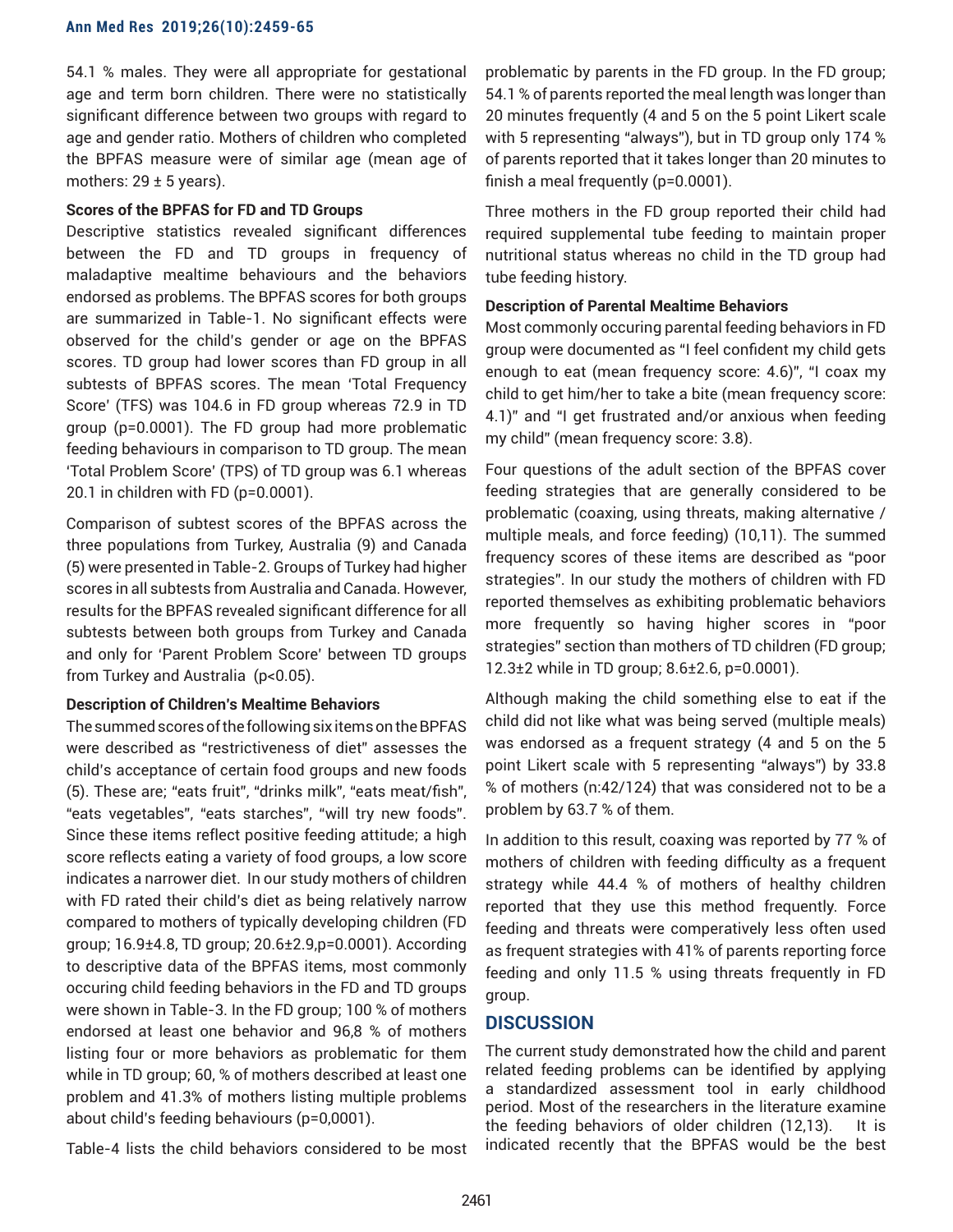|  | Table 1. Comparison of FD and TD groups on the Behavioral Feeding Assessment Scale (BPFAS) scores |
|--|---------------------------------------------------------------------------------------------------|
|  |                                                                                                   |

| <b>BPFAS scores</b>                  |              | "TD" group (n=63) | "FD" group (n=61 | Cut-off values* | P-value |
|--------------------------------------|--------------|-------------------|------------------|-----------------|---------|
| <b>Frequency</b><br>(Mean+SD)        | Child        | $52.4 \pm 12.2$   | $75.3 \pm 14.3$  | 61              | 0.0001  |
|                                      | Parent       | $20 \pm 5.4$      | $29.3 \pm 6.1$   | 20              | 0.0001  |
|                                      | Total        | $72.9 \pm 16.1$   | $104.6 \pm 17.9$ | 84              | 0.0001  |
| <b>Problem Median</b><br>$(min-max)$ | Child        | $3(0-19)$         | $14(1-25)$       | $6\phantom{1}6$ | 0.0001  |
|                                      | Parent       | $1(0-10)$         | $6(1-10)$        | $\overline{2}$  | 0.0001  |
|                                      | <b>Total</b> | $3(0-29)$         | $20(2-35)$       | 9               | 0.0001  |

 **\*Cut-scores for the BPFAS were determined by Dovey et al (ref).**

**BPFAS: Behavioral Pediatric Feeding Assessment Scale, "FD": Feeding difficulty, "TD": Typically developing, SD: Standart deviation, P<0.005 is significant**

| <b>Groups</b>                         |                                     | <b>The BPFAS subtests</b> | Turkey (n=63)   | Australia (n=54) | Canada (n=96)    |
|---------------------------------------|-------------------------------------|---------------------------|-----------------|------------------|------------------|
| <b>Typically</b><br><b>Developing</b> | <b>Frequency</b><br>(mean ±SD)      | Child                     | $52.4 \pm 12.2$ | 49.7±11.3        | 46.6±10.2*       |
|                                       |                                     | Parent                    | 20±5.4          | $18.4 \pm 5.4$   | $17.3 \pm 4.8*$  |
|                                       | <b>Problem</b><br>(mean ±SD)        | <b>Total</b>              | 72.9±16.1       | $68.1 \pm 15.7$  | $63.9 \pm 14.2*$ |
|                                       |                                     | Child                     | $4.3 \pm 5.2$   | $3.0 + 4.4$      | $2.2 \pm 3.2$ *  |
|                                       |                                     | Parent                    | $1.8 + 2.5$     | $1.1 \pm 1.9$    | $0.8 + 1.6*$     |
|                                       |                                     | <b>Total</b>              | $6.1 \pm 7.5$   | $4.1 \pm 6.2$ *  | $3.0 + 4.5*$     |
|                                       |                                     |                           | Turkey (n=61)   | Australia (n=36) | Canada (n=95)    |
| <b>Feeding Difficulties</b>           | <b>Frequency</b><br>$(mean \pm SD)$ | Child                     | 75.3±14.3       | $75.2 \pm 12.1$  | 69.9±12.6*       |
|                                       |                                     | Parent                    | $29.3 \pm 6.1$  | $28.3 \pm 5.5$   | 28.5±5.9*        |
|                                       |                                     | <b>Total</b>              | $104.6 \pm 7.9$ | 103.5±15.9       | 98.4±17.1*       |
|                                       | <b>Problem</b><br>(mean ±SD)        | Child                     | $14.4 \pm 5.3$  | $13.7 \pm 5.3$   | $10.7 \pm 5.6*$  |
|                                       |                                     | Parent                    | $5.6 \pm 2.5$   | $5.2 \pm 2.4$    | $4.7 \pm 2.8*$   |
|                                       |                                     | <b>Total</b>              | $20.1 \pm 7.1$  | 18.9±6.6         | $15.4{\pm}7.8*$  |

**\* Comparison of results for the BPFAS revealed significant difference for all subtests between both groups from Turkey and Canada and only for 'Parent Problem Score' between TD groups from Turkey and Australia (p<0.05).**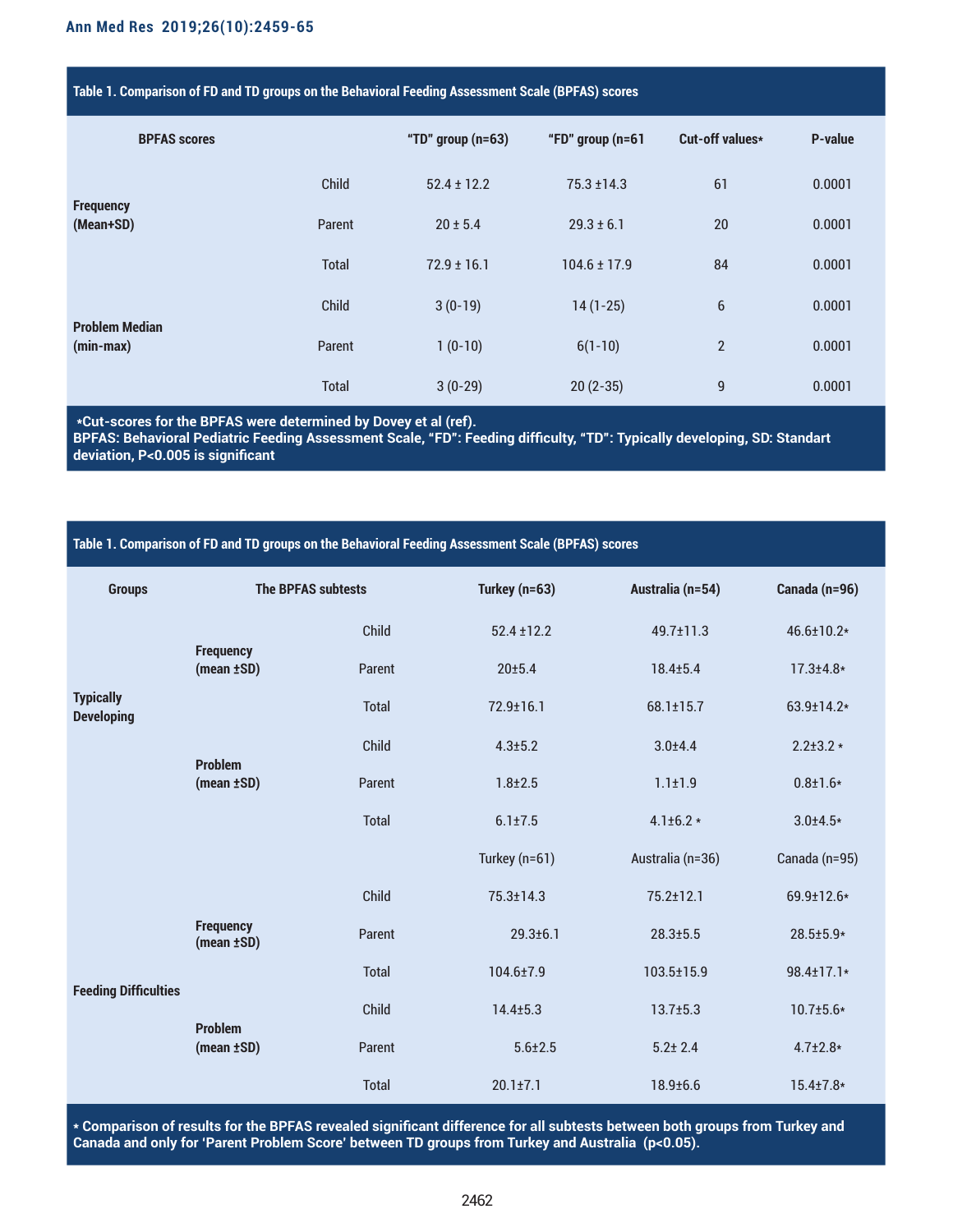| Table 3. Most Frequently* Reported Child Feeding Behaviors on the BPFAS in FD and TD groups |               |                             |               |
|---------------------------------------------------------------------------------------------|---------------|-----------------------------|---------------|
| <b>Top Five Feeding Behaviors of the Children</b>                                           |               |                             |               |
| "FD" group                                                                                  | <b>MFS±SD</b> | "TD" group                  | MFS+SD        |
| "has a poor appetite"                                                                       | $4.3 \pm 1.0$ | "eats fruits"               | $3.7 \pm 0.8$ |
| "try to negotiate                                                                           |               | "eats starches"             | $3.6 \pm 0.9$ |
| what s/he will eat or not"                                                                  | $4.1 \pm 1.0$ |                             |               |
| "gets up from table during meal"                                                            | $3.6 \pm 1.3$ | "comes readily to mealtime" | $3.5 \pm 0.8$ |
| "whines or cries at feeding time"                                                           | $3.5 \pm 1.3$ | "enjoys eating"             | $3.4 \pm 0.9$ |
| "would rather drink than eat"                                                               | $3.5 \pm 1.3$ | "drinks milk"               | $3.4 \pm 1.1$ |

**BPFAS: Behavioral Pediatric Feeding Assessment Scale ,MFS: Mean Frequency Score, SD: Standart deviation \*Responses of the items endorsed as "frequent" when reported as"4" or "5" on the 5-point Likert scale with 5 representig "always**

| Table 4. Most Commonly Reported Child Behavioral Problems on the BPFAS in FD group |                                               |  |  |
|------------------------------------------------------------------------------------|-----------------------------------------------|--|--|
| <b>Top Five Feeding Behaviors of the Children</b>                                  |                                               |  |  |
| <b>Child Feeding Behaviors</b>                                                     | % of Mothers Perceive the Behavior as Problem |  |  |
| "whines or cries at feeding time"                                                  | 81.9                                          |  |  |
| "gets up from table during meal"                                                   | 80.3                                          |  |  |
| "enjoys eating"                                                                    | 76.1                                          |  |  |
| "comes readily to mealtime"                                                        | 75.4                                          |  |  |
| "will try new foods"                                                               | 68.8                                          |  |  |
| <b>BPFAS: Behavioral Pediatric Feeding Assessment Scale</b>                        |                                               |  |  |

candidate for implemention as a measure for screening for feeding disorders, it has shown to consistently discriminate between samples of children with medical and developmental comorbidities and has also shown sensitivity to intervention (14-16). As advocated by the BPFAS researchers , this study agreed the high accuracy of the measure in identifying children as having FD or not by comparing the results with the determined cut off values. In our study, statistically significant differences documented regarding to each subtests of the BPFAS between FD and TD groups Examination of responses to specific items on the BPFAS revealed following most commonly occuring child feeding behaviors in FD group; "has a poor appetite", "try to negotiate what s/he will eat or not", "gets up from table during meal", "whines or cries at feeding time", "would rather drink than eat". These findings are strongly coorelated with the literature knowledge that feeding difficulties, such as selective eating, food refusal, slow eating, and tantrums are commonly faced among young children (17).

Since children, especially at young ages, depend on their

parents for nutrition, mothers play a crucial role in their children's nutrition and appropriate mealtime behaviors. Therefore, the potential influence of mothers on children's feeding attitude may not be minimalized. Differences in parental behavioral management styles would be highlighted on the 'parent section' of the BPFAS. Data about parental feeding behaviors is helpful for understanding the real source of the feeding problem.

Our findings imply that our mothers perceive higher problems about their children feeding behaviors compared to western counties. In our study apart from FD group, it is important to note that nearly 1/3 of the mothers in TD group documented above the cut-levels for 'TFS' and 'TPS'. In our study in TD group; more than half of mothers described at least 1 of the 25 child behaviors representing a problem and 2/5 of mothers listing multiple problems. In a Canadian study using BPFAS, descriptive information of 96 healthy children between the ages of 9 months and 7 years were presented. Of healthy sample, half of them endorsed at least 1 problem and 1/5 reported multiple problems (5).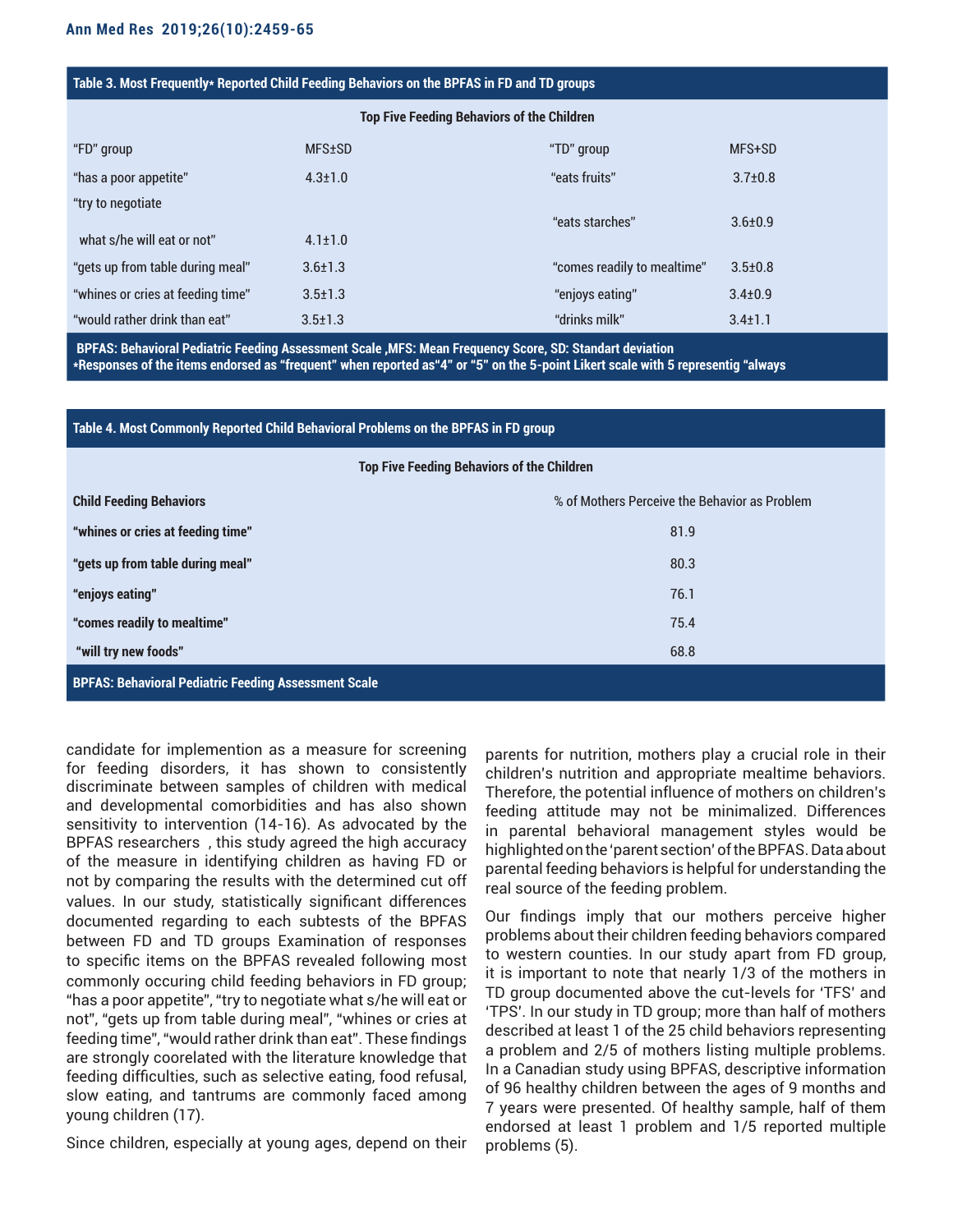The result of the present study also showed that mothers who experienced problems at mealtimes were typically more likely to report coaxing, threats, force feeding and making multiple meals. In addition to the result that 'coaxing' was reported as a frequently used strategy by 3/4 of the mothers in FD group, nearly half of the mothers in TD group reported using this method frequently.

The feeding problem of the children may be caused by some parental poor strategies about management of child's mealtime behaviors. These strategies range from being very flexible to very rigid. Turkish mothers are traditionally more likely to try poor strategies to get their children to eat more in quantity and more frequently (during the day even at night) than optimal recommendations. We also observed them having high levels of stress/ anxiety and not to encourage their children to self-feed during mealtimes. In practice, a number of studies have recommended providing children with a range of healthy foods and allowing them to eat what and as much as they wish (18,19). It is generally believed that parents should control the quality of food eaten, but toddlers should have control over when and how much they eat.

This study adds important descriptive data about using a tool for feeding assessment in early childhood period. The BPFAS provided useful information regarding the best manner for specific feeding interventions for children with feeding difficulties. Having a better understanding of the particular problem allows efficient therapeutic programs to have more specific anticipatory guidance and targeted interventions for children and families with FDs. In an intervention study, in Canada, 30 children aged 1-3 years with non-organic feeding difficulties attended a 1-month follow up behavioral feeding intervention program consisting of four sessions in 2012 (20). The researchers demonstrated significant lower scores on the BPFAS for both child and parent subscales postintervention compared to preintervention.

Despite the positive findings, several limitations caused some issues to be unclear in this study. First, a larger sample size would allow greater analysis and various interpretation of findings. Thus influences of ages and developmental levels of the children on patterns of feeding behavior is evident in the data, the behavioral feeding issues of younger and older children may be assessed seperately by a multicenter study with a larger sample. Second, all the parent respondents in our study were mothers to be the primary care giver of the child in our culture. But fathers or other care givers may have different perceptions regarding children's mealtime behaviors.

# **CONCLUSION**

A colloborative approach with an interproffessional feeding team in order to provide comprehensive feeding assessment is needed for children with FDs. Treatment is often provided by a variety of healthcare proffessional from medicine, psychology, speech-language pathology,

nutrition and other specialties (21). Since feeding problems are one of the most frequent concerns presented to pediatricians, clinicians should be familiar with the prevention, detection and management of the BFDs. Early prevention of problems and effective mealtime interaction programs improve child as well as family psychosocial health (22). Beyond assessment of children with FDs, future studies on addressing/determining the effectiveness of behavioral feeding interventions should also continue.

Another recommendation for further studies is to design these studies for vulnerable children such as developmental delays/disabilities or medium and highrisk preterms.

*Competing interests:No conflict of interest between authors. Financial Disclosure: There is no financial support Ethical approval: Ethics committee approval is from Inonu University*

*Meltem Kivilcim ORCID: 0000-0001-6305-6835 Derya Gumus Dogan ORCID: 0000-0003-1587-9639 Sinem Kortay Canaloglu ORCID: 0000-0003-4733-0181 Fatma Ilknur Varol ORCID: 0000-0001-5212-218X Mukadder Ayse Selimoglu ORCID: 0000-0001-8533-8446*

# **REFERENCES**

- 1. Arvedson JC. Assessment of pediatric dysphagia and feeding disorders: clinical and instrumental approaches. Dev Disabil Res Rev 2008;14:118-27.
- 2. Williams KE, Riegel K, Kerwin ML. Feeding disorders of infancy or early childhood: How often is it seen in feeding program? Children's Health Care 2009;38:123- 36.
- 3. Kerzner B, Milano K, MacLean WC, et al . A practical approach to classifying and managing feeding difficulties. Pediatrics 2015;135:344-53.
- 4. Atzaba-Poria N, Meiri G, Millikovsky M, et al. Fatherchild and mother-child interaction families with a child feeding disorder: The role of paternal involvement. Infant Mental Health J 2010;31:682-98.
- 5. Crist W, Napier-Phillips A. Mealtime behaviors of young children: a comparison of normative and clinical data. J Dev Behav Pediatr 2001;22:279-86.
- 6. Patton SR, Dolan LM, Powers SW. Parent report of mealtime behaviors in young children with type 1 diabetes mellitus: implications for better assessment of dietary adherence problems in the clinic. J Dev Behav Pediatr 2006;27:202-8.
- 7. Dovey TM, Jordan C, Aldridge VK, et al. Screening for feeding disorders. creating critical values using the behavioural pediatrics feedinf assessment scale. Appetite 2013;69:108-13.
- 8. Sdravou KSLT, Evangeliou A, Tentzidou K, et al. The behavioral pediatrics feeding assessment scale is a reliable and valid tool for greek children. M. Acta Paediatr 2018;11.
- 9. Marshall J, Raatz M, Ward EC, et al. Use of parent report